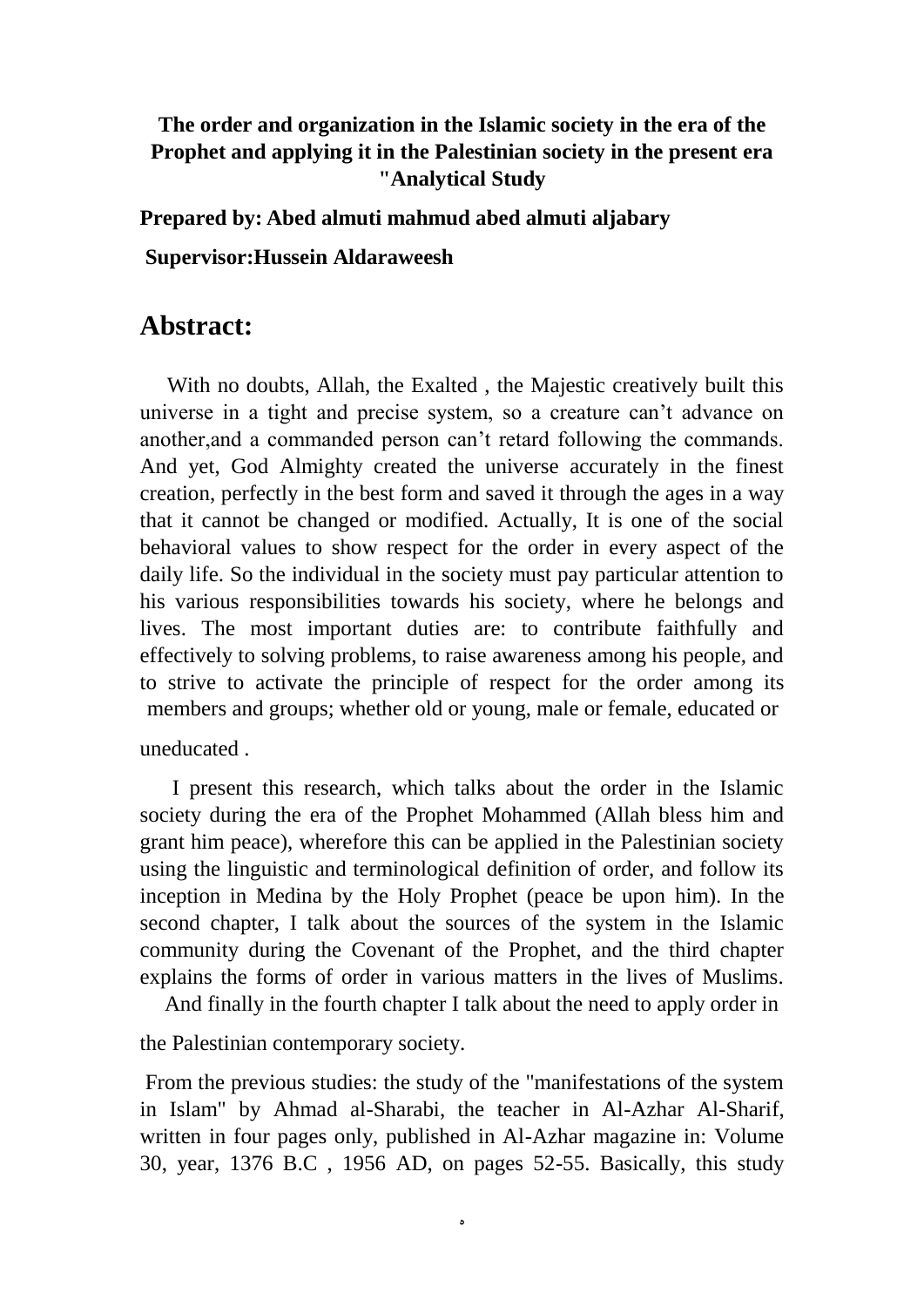presented me with a key to detailing this subject and expanding it. This study shows me the importance of the system and order in Islam. As a result, order is one of the most important things in the life of the individuals, the community and the state. We are, with no disputes, in need to this system, especially at this time due to the world changes in all

aspects of social, political, economic, cultural and other aspects of life

Two approaches were in this research:

1 - The positive approach: by devising the most important and most prominent rules of the system and organization in Islam from the Holy Quran and the Prophetic Sunnah.

2 - Analytical approach: by analyzing issues and matters related to the order and organization related to Islam; which is one of the requirements and necessities of this study, as the researcher will recommend to enforce this in the Palestinian society. Among the most significant results of the study: The solution to the problems in the application of the system in the community, is imbedded in the role of the family, the individual, the society, and the country; in reforming the prevailing pedagogical, social,

cultural, intellectual, educational, and political system in the Palestinian

society.

 However, this will not be achieved unless one understands the situation the society has reached, and recognizing the factors that had led

the society to become what it is.

Among the Most Important Recommendations:

1- Students should be aware of the problems that hinder the application of the Islamic system in the Palestinian society.

2- Priority should be given to building an integrated public education system based on intellectual schools and Islamic educational theories. 3- It is necessary to educate the family to benefit from the various media programs that broadcast to our children, through channels and satellites, colors of arts, sciences, and cultures, which carries within it the good and

the bad.

4- Our children should be enriched with the teachings of the Holy Quran and the Sunna, since it carries a solution to all the problems that obstruct the application of the Islamic system in the Palestinian society. 5- The